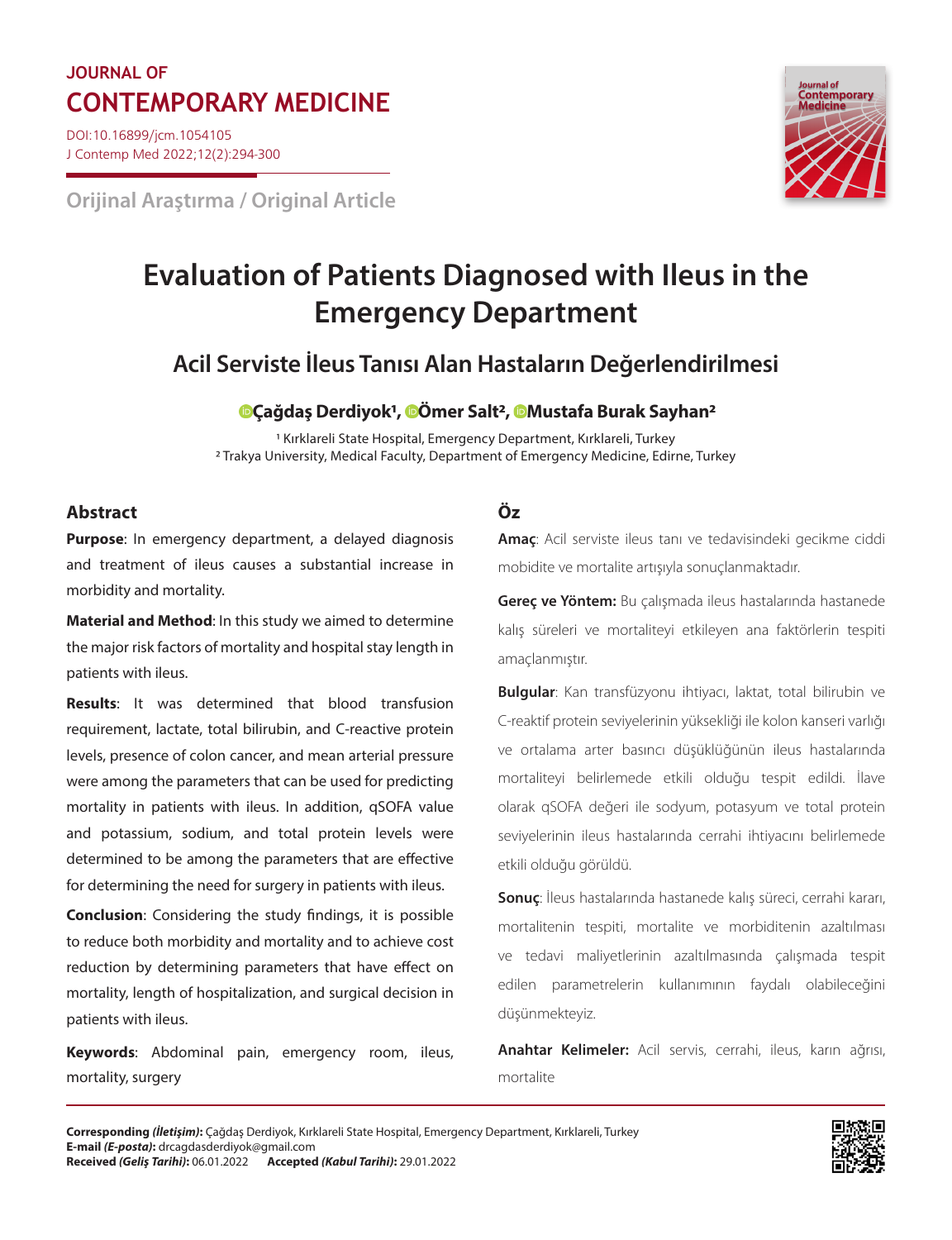### **INTRODUCTION**

Abdominal pain is one of the most common conditions that results in the admission of adult patients to the emergency department (ED) with a rate of 4%-8%.[1] Among these types of pain, those that require surgery are referred to as acute abdomen. The term acute abdomen typically refers to the clinical condition that manifests as a complaint of prominent abdominal pain occurring in the past week due to nontraumatic reasons and possibly requiring urgent treatment.<sup>[2]</sup>

The most common causes of acute abdomen in EDs include acute appendicitis, acute cholecystitis, diverticulitis, intestinal obstruction, pancreatitis, and perforated peptic ulcer.<sup>[3]</sup> Approximately 15% of all such hospital admissions are caused by ileus.<sup>[2]</sup> Ileus refers to a slowdown or delay in the distal progression of the intestinal contents in the gastrointestinal system owing to a functional or mechanical reason. Ileus can be divided into two groups: ileus associated with mechanical factors and not associated with mechanical factors. Ileus associated with non-mechanical factors can be classified into two types: adynamic ileus and dynamic ileus. Mechanical factors involved in ileus include extraintestinal pathologies (hernia etc.), intestinal wall pathologies (malignancy etc.), and intraintestinal pathologies.<sup>[4]</sup> Previously, the most common cause in the etiology of ileus was inguinal hernia, whereas currently the most common reason is the condition caused by postoperative adhesions.[5,6] Delay in diagnosis and treatment in ED can lead to a critically increase in mortality.<sup>[7]</sup>

In the present study, we aimed to retrospectively examine the sociodemographic characteristics, comorbid diseases, and etiology of patients with ileus in the adult ED and to determine the parameters that can be used in the surgical decision-making, and mortality prediction.

#### **MATERIAL AND METHOD**

The study was approved by the ethics committee (protocol number TÜTF-BAEK 2018/168 dated 07.05.2018). All procedures were carried out in accordance with the ethical rules and the principles of the Declaration of Helsinki. The patients who were admitted to the Emergency Department of tertiary hospital during a 2-year period and were clinically and radiologically diagnosed with ileus. Data were retrospectively collected from the hospital registry system and ED patient records of the hospital and documented in the previously prepared study form.

During the study period, 316 patients who were clinically and radiologically diagnosed of ileus. In this period a total of 306 patients were diagnosed with ileus. Of these, 64 patients aged <18 years and previously diagnosed with ileus and 55 patients whose complete information was unavailable were excluded from the study. Finally, a total of 197 patients were included in the study. Age, sex, vital signs at the time of admission (systolic–diastolic blood pressure, heart rate, body temperature, respiratory rate), laboratory tests, duration of admission complaints, detailed background information, risk factors (such as malignancy and surgical history), length of hospitalization (for inpatients), type and amount of blood products administered, and quick Sepsis-Related Organ Failure Assessment (qSOFA) scores of the patients were retrospectively reviewed from the records and documented. The hospital registry system was used to evaluate the 30 day mortality rates of patients. For patients who were not discharged within 30 days, mortality was inquired by contacting the patient or their relatives.

#### **Data Analysis**

Shapiro–Wilk test was used to examine compliance to normal distribution. Univariate and multivariate logistic regression (Backward 29 Wald method) analyses were used to determine risk factors. First, the effects of all factors were examined using univariate logistic regression, and factors with a p-value of <0.200 were included in the multivariate logistic regression model. ROC analysis (Youden index) was used to evaluate the model performance and determine cutoff points. Simple and multiple linear regression analyses were used to determine the factors affecting a quantitative variable. Multiple linear regression analysis was applied on factors with a p-value of <0.200 in simple linear regression analysis. To avoid the issue of multiple linear correlation in both linear regression and logistic regression, variables that showed high correlation (e.g.,  $r > 0.9$ ) were investigated. Among variables with high correlation with each other, the variable with a lower p-value in the univariate model was included in multiple linear regression and/or multivariate logistic models. In terms of descriptive statistics, in addition to minimum and maximum values for quantitative variables, mean and standard deviation were determined for those that conformed to the normal distribution, median and interquartile range were determined for those that did not conform to the normal distribution, and number and percentage were determined for qualitative variables. The significance level for all statistical analyses was determined as 0.05, and all analyses were conducted using IBM SPSS 23.0 package program, R program gplots package, easyROC, and TURCOSA (Turcosa Analytics Ltd Co, Turkey, www.turcosa. com.tr) statistical software (52).

Group comparisons were performed using Mann–Whitney U test and Student's t-test for quantitative variables that did not conform to the normal distribution. Relationships between qualitative variables were investigated using the Pearson's chi-square test and Fisher's exact test.

#### **RESULTS**

Of the patients, 90 (45.7%) were women and 107 (54.3%) were men. Mean patient age was 64.10±15.02 years (min-max:19-97). Although the mean age of men was higher than that of women, a significant difference was not observed (p=0.077). Details regarding mean patient age is provided in **Table 1**.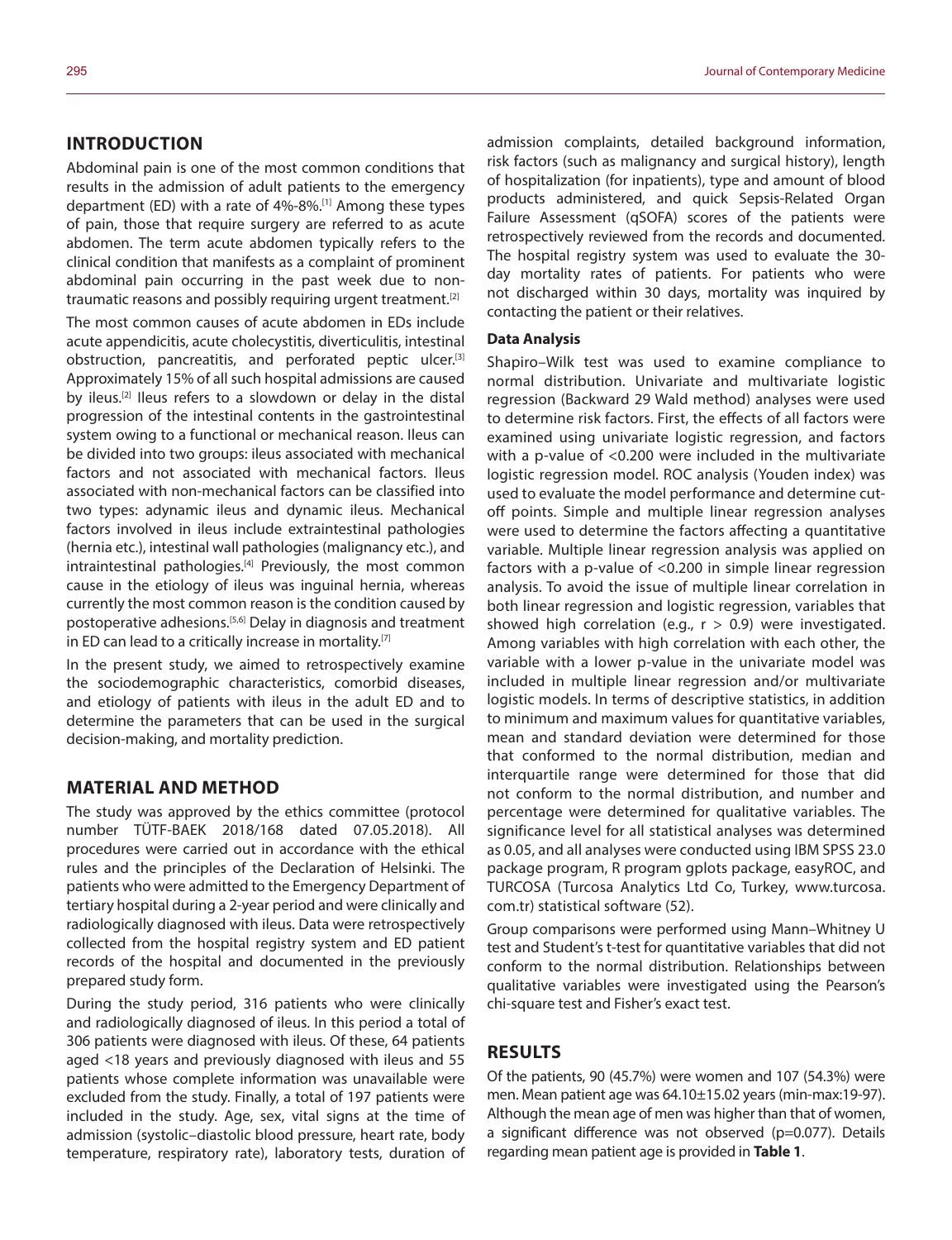| Table 1. Mean age of patients with ileus |                   |                         |  |  |  |
|------------------------------------------|-------------------|-------------------------|--|--|--|
|                                          | Mean age (years)  | Minimum-maximum (years) |  |  |  |
| Female                                   | $64.3 \pm 18.92$  | 19-94                   |  |  |  |
| Male                                     | $61.6 \pm 17.83$  | $20 - 95$               |  |  |  |
| Total                                    | $64.10 \pm 15.02$ | 19-97                   |  |  |  |

When the history of abdominal surgery of patients was assessed, it was found that 129 (65.5%) patients had previously undergone an abdominal surgery. When the patients were examined in terms of presence of cancer, 87 (44.2%) patients were found to have a previous cancer diagnosis. Of the patients, 29 (14.7%) were previously diagnosed with colon cancer, 14 (7.1%) with liver cancer, and 13 (6.6%) with rectal cancer.

On the examination of qSOFA scores at the time of admission, the score was found to be  $\geq$ 1 in 28 (13.8%) patients and 0 in 169 (86.2%) patients. Evaluation of the vital and laboratory findings of patients revealed that the mean body temperature was 37°C (min-max: 36°C-38.4°C), mean heart rate was 92 beats/min (min-max:72-148 beats/min), mean systolic arterial blood pressure was 125 mmHg (min-max:70-150 mmHg), mean diastolic arterial blood pressure was 70 mmHg (minmax:40-95 mmHg), and mean arterial blood pressure (MAP) was 90 mmHg (min-max: 50-113 mmHg). The mean values of other laboratory parameters are presented in **Table 2**.

#### **Mortality Prediction Model**

It is determined that 25 (12.7%) of the patients died within the 30 days of admission. Statistical models were analyzed to determine parameters that could influence mortality in patients with ileus. In the model analyses, the model created by considering the accuracy rates obtained in predicting mortality with McFadden, Cox, and Snell and Nagelkerke R2 measurements.

According to the Hosmer–Lemeshow test result, the model was found to conform to the data (p=0.266). The logistic regression model results revealed that the parameters such as blood transfusion (p<0.001), lactate level (p=0.029), presence of colon cancer (p=0.001), total bilirubin (TBIL) level (p=0.025), and MAP (p=0.001) showed a significant effect on mortality. Although the effect of C-reactive protein (CRP) level was not significant (p=0.065), it was included in the model owing to its substantial contribution to the model. When the remaining parameters in the model were maintained constant, one unit increase in the number of blood transfusions was found to increase the mortality risk by 1.25 times (95% confidence interval (CI):1,106- 1,412), whereas CRP and lactate level increased the mortality risk by 1.068 times (0.1-1.15 and 1.01-1.14, respectively). Similarly, when the other parameters in the model were maintained constant, one unit increase in TBIL level increased the mortality risk 3.521 times (1.171-10.588) and MAP increased this risk by approximately 10%.[odds ratio: 0.9 times (0.848- 0.955). Colon cancer is the most important factor that increases mortality risk. It was observed that the mortality risk of patients with colon cancer was approximately 35 times (4.6-171) higher than those without colon cancer.

| Table 2. Mean values of vital and laboratory parameters of patients with ileus |             |                |                |  |  |  |
|--------------------------------------------------------------------------------|-------------|----------------|----------------|--|--|--|
| <b>Qualitative Variables</b>                                                   | Mean (±SD)  | <b>Minimum</b> | <b>Maximum</b> |  |  |  |
| Temperature (°C)                                                               | 37(0.5)     | 36             | 38.4           |  |  |  |
| Heart rate (beats/min)                                                         | 92 (14)     | 72             | 148            |  |  |  |
| SAP (mmHq)                                                                     | 125(26.5)   | 70             | 150            |  |  |  |
| DAP (mmHg)                                                                     | 70 (12)     | 40             | 95             |  |  |  |
| MAP (mmHg)                                                                     | 90(17)      | 50             | 113            |  |  |  |
| $HGB$ (g/dL)                                                                   | 12.5(2.1)   | 6.9            | 19.6           |  |  |  |
| Hematocrit (%)                                                                 | 37.4(6.5)   | 19.5           | 58.2           |  |  |  |
| WBC (10 <sup>3</sup> /uL)                                                      | 10.7(6.4)   | 1.1            | 31.8           |  |  |  |
| PLT $(10^3/\text{uL})$                                                         | 282 (156)   | 70             | 881            |  |  |  |
| AST (U/L)                                                                      | 27(20.5)    | 8              | 239            |  |  |  |
| ALT (U/L)                                                                      | 15(12)      | $\overline{4}$ | 112            |  |  |  |
| Total protein (g/dL)                                                           | 6.7(1.0)    | 4.2            | 9.5            |  |  |  |
| Albumin (g/dL)                                                                 | 3.6(0.6)    | 2.0            | 5.3            |  |  |  |
| Total bilirubin (mg/dL)                                                        | 0.7(0.7)    | 0.2            | 7.2            |  |  |  |
| Direct bilirubin (mg/dL)                                                       | 0.2(0.3)    | 0.1            | 3.4            |  |  |  |
| Indirect bilirubin (mg/dL)                                                     | 0.5(0.5)    | 0.1            | 3.8            |  |  |  |
| Urea (BUN) (mg/dL)                                                             | 46 (38.5)   | 13             | 247            |  |  |  |
| Creatinine (mg/dL)                                                             | 0.9(0.7)    | 0.2            | 11.6           |  |  |  |
| Na (mmol/L)                                                                    | 136.6 (4.6) | 123.0          | 151.0          |  |  |  |
| K (mmol/L)                                                                     | 4.3(0.6)    | 2.1            | 5.6            |  |  |  |
| CI (mmol/L)                                                                    | 101.4(5.1)  | 83             | 116            |  |  |  |
| CRP (mg/dL)                                                                    | 3.1(2.8)    | 0.2            | 53             |  |  |  |
| ALP (U/L)                                                                      | 84 (44)     | 11             | 675            |  |  |  |
| GGT (U/L)                                                                      | 24(25)      | 7              | 982            |  |  |  |
| Amylase (U/L)                                                                  | 49 (38)     | $\overline{4}$ | 489            |  |  |  |
| Lipase (U/L)                                                                   | 18 (19)     | $\mathbf{1}$   | 297            |  |  |  |
| Glucose (mg/dL)                                                                | 119(41)     | 55             | 358            |  |  |  |
| pH (blood gas)                                                                 | 7.4(0.1)    | 7.2            | 7.56           |  |  |  |
| HCO <sub>3</sub> (blood gas)                                                   | 23(6)       | 12             | 44             |  |  |  |
| $PO2$ (mmHq)                                                                   | 96(3)       | 37             | 99             |  |  |  |
| Lactate (mg/dL)                                                                | 13(11)      | 2              | 109            |  |  |  |
| <b>INR</b>                                                                     | 1.13(0.2)   | 0.89           | 4.28           |  |  |  |

SAP: Systolic arterial pressure, DAP: Diastolic arterial pressure, MAP: Mean arterial pressure, HGB: Hemoglobin, WBC: White blood cell count, PLT: Platelet, AST: Aspartate aminotransferase, ALT: Alanine aminotransferase, BUN: Blood urea nitrogen, Na: Sodium, K: Potassium, Cl: Chlorine, CRP:<br>C-reactive protein, ALP: Alkaline phosphatase, GGT: Gamma glutamyl transferase, pH: pH of blood<br>gas, HCO:: Bicarbonate in blo gas, FICOS, DICO 2011-12<br>INR: International normalized ratio

Using the probability estimates obtained as a result of the logistic regression model, it was examined whether the model shows significant difference for distinguishing between the two groups (dead and alive) by ROC analysis. In addition, the performances of the variables MAP and TBIL, CRP, and lactate levels in the final model for distinguishing between both groups (dead and alive) individually were examined.

On examining the area under the curve (AUC) value obtained, it was observed that the prediction model significantly separated the groups (AUC=0.965, p<0.001). Therefore, it is possible to state that the model shows a successful performance in determining mortality. According to the ROC analysis, the cutoff point for probability prediction using the Youden index was determined as 0.588. Performance measures according to this cutoff point were determined as follows: sensitivity was 80% (20/25), selectivity was 100% (172/172), positive predictive value was 100% (20/20), and negative predictive value was 97.2% (172/177).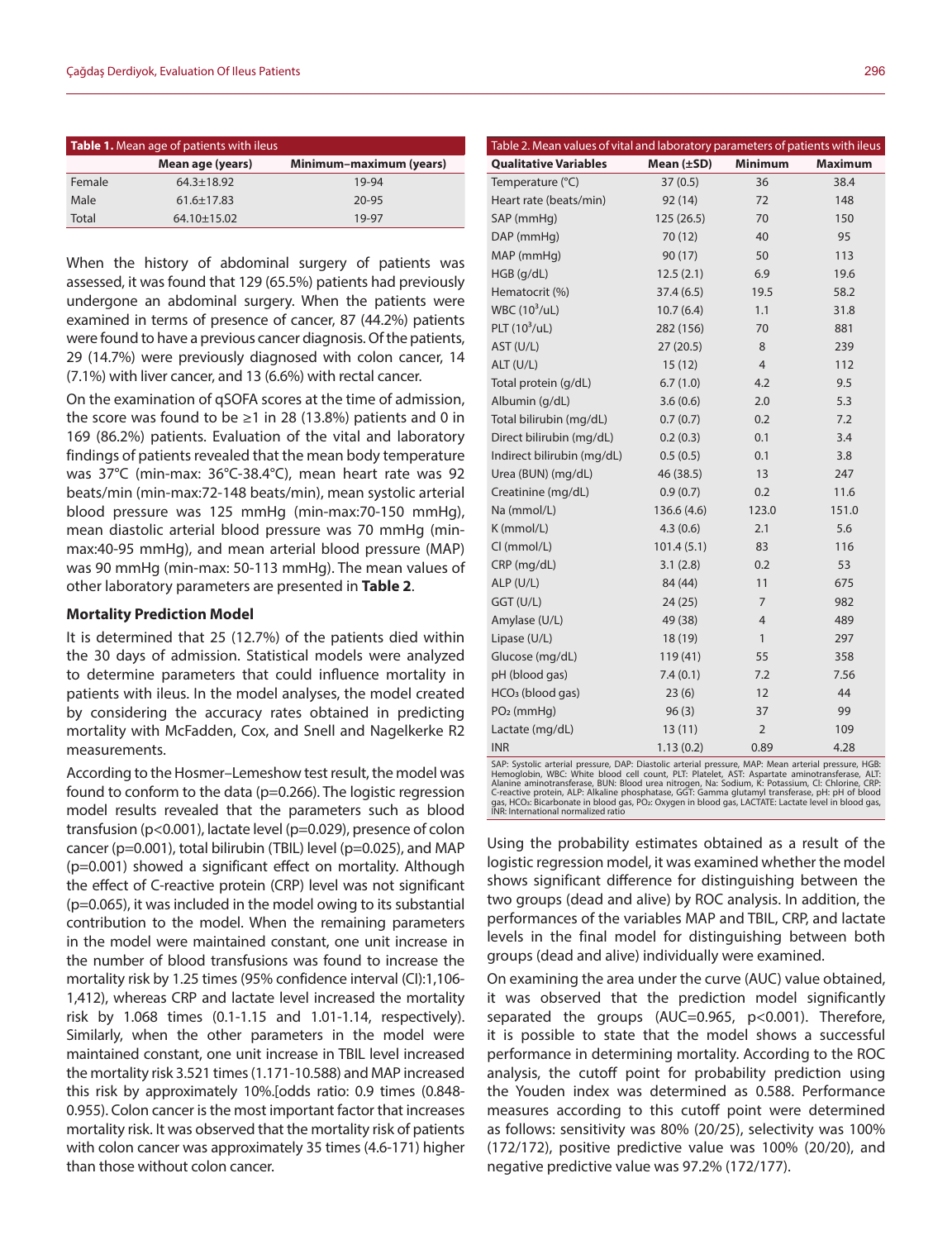AUC values of the variables MAP and TBIL, CRP, and lactate levels in the model were obtained as 0.788, 0.766, 0.766, and 0.743, respectively; the AUC values obtained for these variables were significant (p<0.001 for all variables). The cutoff points for the variables MAP and TBIL, CRP, and lactate levels were 80, 0.9, 3.7 and 18, respectively, according to the Youden index. Patients with MAP value of <80 mmHg can be expected to be in the risk group for mortality. According to these cutoff points, sensitivity, selectivity, positive predictive value, and negative predictive value measures were 64%, 87%, 41%, and 95% for MAP; 76%, 60%, 22%, and 95% for TBIL level; 0, 88%, 60%, 25%, and 98% for CRP, and 72%, 74%, 29%, and 95% for lactate, respectively.

Considering these results, the variables MAP and TBIL, CRP, and lactate levels exhibited lower performance in determining risk groups for mortality (range of AUC values:0.70-0.79) when considered individually. However, an AUC value of 0.965 was obtained in the multivariate logistic regression model that included the variables blood transfusion and presence of colon cancer along with the above variables.

In multivariate logistic regression model, it was observed that both AUC value and other performance measures (selectivity, positive predictive value, and negative predictive value) were higher than measures observed individually for the variables. Considering this finding, it can be concluded that instead of using the variables individually for mortality prediction, the use of a prediction model derived from these variables can provide an increase in diagnostic performance. ROC analysis results on mortality prediction are shown in **Table 3**.

Additionally, according to the results of the logistic regression model, blood transfusion, lactate level, presence of colon cancer, TBIL level, MAP, and CRP level were significant variables for mortality prediction. However, the categories of the dependent variable used in the model remain quite unbalanced (dead: 25 (12.7%) and alive: 172 (87.3%).

It should be considered that this unbalance may have negative effects on coefficient prediction and variable selection. It is recommended that the study be repeated with an evenly distributed dependent variable in the future.

#### Factors affect the length of hospitalization

Overall, 97 (53.3%) of the inpatients were women, and 85 (46.7%) were men. And it was observed that gender did not have a significant effect on the length of hospitalization (p=0.838). The length of hospitalization of patients with blood transfusion was observed to be 3-32 days (median:14

days), whereas the length of hospitalization in those who did not receive blood transfusion was 1-35 days (median:5 days). The length of hospitalization of the patients with a history of cancer diagnosis was 1-35 days (median:10 days), whereas the length of hospitalization for those without a cancer diagnosis was 1-30 days (median:6 days). The length of hospitalization of patients who underwent surgery for ileus was 2-35 days (median:13.5 days), whereas the length of hospitalization in patients who underwent no surgery was 1-21 days (median:4.5 days). The median length of hospitalization of patients with a lactate level of <14 mg/dL was 6 days and ranged between 1 and 35 days, whereas that of patients with a lactate level of >14 mg/dL was 9 days and ranged between 1 and 32 days. The length of hospitalization in patients with a creatinine level of <1.2 mg/dL was 1-35 days (median:7.25 days), whereas that in patients with a level of <1.2 mg/dL was 2-29 days (median:7.5 days).

In the quantitative descriptive statistical evaluation of hospitalized patients, the median age was found to be 64 years (min-max:19-97); however, it was not a significant factor (p=0.201). On evaluating the vital signs of hospitalized patients, the median temperature was 36.9°C (min-max:36°C-38.4°C) but it was not a significant factor (p=0.986). However, the median heart rate of the hospitalized patients was 92 beats/min (min-max:72-148 beats/min) and it was found to be a significant factor (p=0.030). Similarly, the median systolic arterial blood pressure value of hospitalized patients determined as 125 mmHg (min-max:70-150 mmHg) was concluded to be a significant factor (p=0.034). Further, the median albumin level of hospitalized patients 3.6±0.7 g/dL (min-max: 2-5.3 g/dL)) was found to be a significant factor (p<0.001). The median value of TBIL level in hospitalized patients was 0.8 mg/dL (min-max:0.2-7.2 mg/dL); it was found to be a significant factor (p=0.043). The median urea level of hospitalized patients (47 mg/dL (min-max:13-247 mg/dL)) was found to be a significant factor (p=0.003). Likewise, the median creatinine level.[1 mg/dL (min-max:0.2-11.6 mg/dL)] and median CRP level (3.3 mg/dL (minimum-maximum:0.2-53 mg/dL)) of the hospitalized patients were found to be a significant factors (p=0.012 and 0.002, respectively). Further, the median lactate level of the hospitalized patients was determined as 13 mg/dL (min-max:2-109 mg/dL); it was a significant factor (p=0.005). The results of statistical analysis affecting the length of hospitalization of the patients according to other laboratory parameters and their presence are presented in **Table 4**.

| <b>Table 3.</b> ROC analysis results for mortality prediction                                            |            |         |              |                    |                    |                           |                           |  |
|----------------------------------------------------------------------------------------------------------|------------|---------|--------------|--------------------|--------------------|---------------------------|---------------------------|--|
|                                                                                                          | <b>AUC</b> | Ρ       | Cutoff point | <b>Sensitivity</b> | <b>Selectivity</b> | Positive predictive value | Negative predictive value |  |
| <b>MAP</b>                                                                                               | 0.788      | < 0.001 | 80           | 0.640              | 0.866              | 0.410                     | 0.943                     |  |
| <b>TBIL</b>                                                                                              | 0.700      | < 0.001 | 0.9          | 0.760              | 0.593              | 0.213                     | 0.944                     |  |
| <b>ROC</b>                                                                                               | 0.766      | < 0.001 | 3.7          | 0.880              | 0.599              | 0.242                     | 0.972                     |  |
| Lactate                                                                                                  | 0.743      | < 0.001 | 18           | 0.720              | 0.733              | 0.281                     | 0.947                     |  |
| Model                                                                                                    | 0.965      | < 0.001 | 0.588        | 0.800              |                    |                           | 0.972                     |  |
| MAP: Mean arterial pressure, TBIL: Total bilirubin (mq/dL), ROC: Reciever operator characteristics curve |            |         |              |                    |                    |                           |                           |  |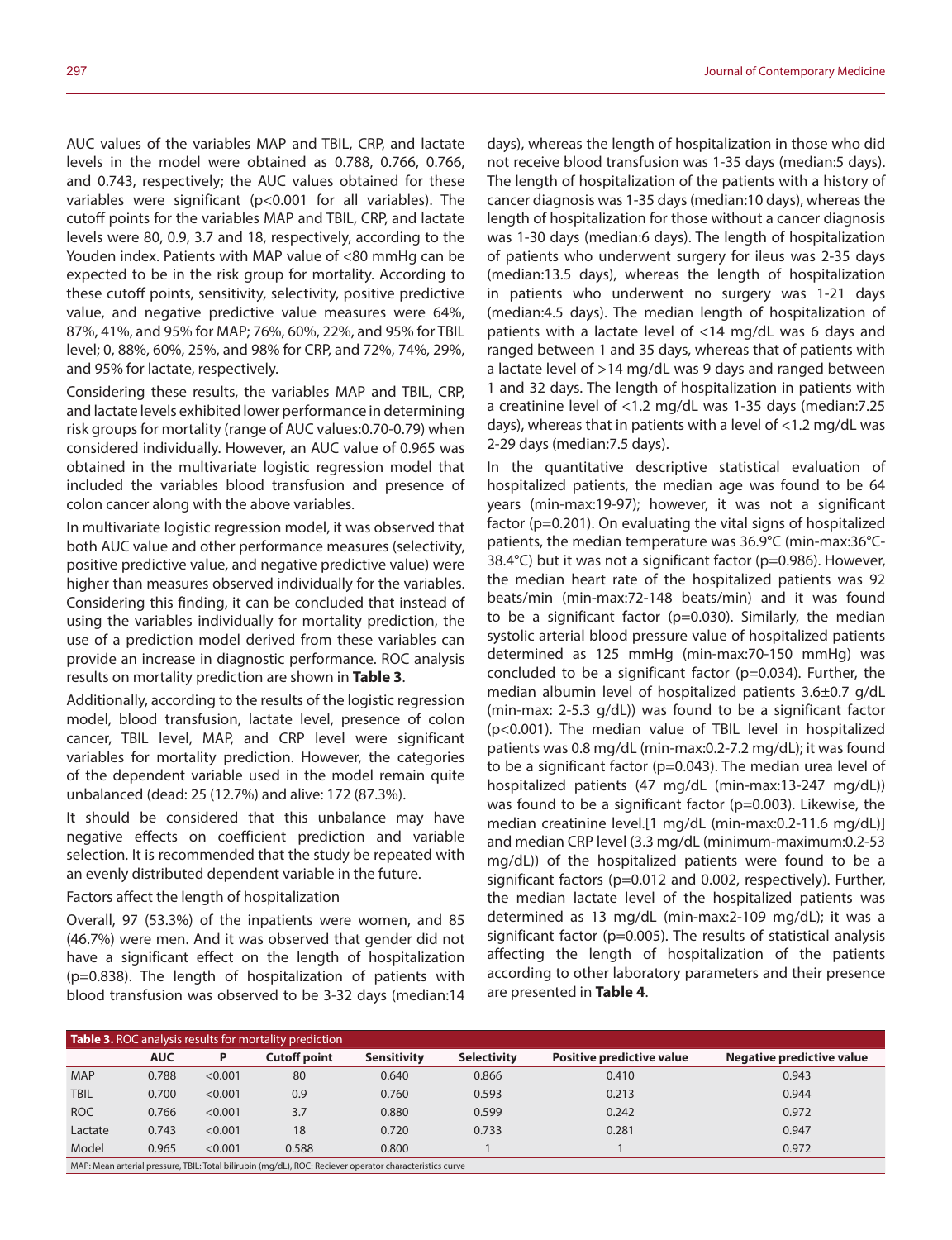| Table 4. Quantitative descriptive statistics of hospitalized patients with ileus |                    |                |            |                |            |
|----------------------------------------------------------------------------------|--------------------|----------------|------------|----------------|------------|
|                                                                                  | Mean<br>$(\pm SD)$ | Min            | <b>Max</b> | R <sub>2</sub> | P          |
| Age                                                                              | 65(20.3)           | 19             | 97         | 0.009          | $0.201*$   |
| Temperature (°C)                                                                 | 36.9(0.5)          | 36             | 38.4       | < 0.001        | 0.986      |
| Heart rate (beats/min)                                                           | 92 (14)            | 72             | 148        | 0.026          | $0.030*$   |
| SAP (mmHq)                                                                       | 125(25)            | 70             | 150        | 0.025          | 0.034      |
| DAP (mmHg)                                                                       | 70 (12)            | 40             | 95         | 0.008          | 0.221      |
| MAP (mmHg)                                                                       | 90 (16.3)          | 50             | 113        | 0.017          | 0.084      |
| $HGB$ (g/dL)                                                                     | $12.5 \pm 2.1$     | 6.9            | 19.6       | 0.017          | $0.081*$   |
| Hematocrit (%)                                                                   | 37.4±6.2           | 19.5           | 58.2       | 0.011          | 0.167      |
| WBC $(10^3/\text{uL})$                                                           | 10.8(6.7)          | 1.1            | 31.8       | < 0.001        | 0.938      |
| PLT $(10^3/\text{uL})$                                                           | 281 (161.5)        | 70             | 881        | < 0.001        | 0.991      |
| AST (U/L)                                                                        | 27.5(22.3)         | 8              | 239        | < 0.001        | 0.783      |
| ALT (U/L)                                                                        | 16(12)             | $\overline{4}$ | 112        | 0.003          | 0.438      |
| Total protein (g/dL)                                                             | $6.7 + 1$          | 4.2            | 9.5        | 0.004          | 0.369      |
| Albumin (g/dL)                                                                   | $3.6 \pm 0.7$      | $\overline{2}$ | 5.3        | 0.081          | $< 0.001*$ |
| Total bilirubin (mg/dL)                                                          | 0.8(0.7)           | 0.2            | 7.2        | 0.022          | $0.043*$   |
| Urea (BUN) (mg/dL)                                                               | 47 (37.5)          | 13             | 247        | 0.047          | $0.003*$   |
| Creatinine (mg/dL)                                                               | 1.0(0.7)           | 0.2            | 11.6       | 0.035          | $0.012*$   |
| Na (mmol/L)                                                                      | 136.5±4.6          | 123            | 151        | < 0.001        | 0.565      |
| K (mmol/L)                                                                       | $4.2 + 0.7$        | 2.1            | 5.6        | < 0.001        | 0.663      |
| CI (mmol/L)                                                                      | $101.3 \pm 5.2$    | 83             | 116        | < 0.001        | $0.166*$   |
| CRP (mg/dL)                                                                      | 3.3(8.3)           | 0.2            | 53         | 0.053          | $0.002*$   |
| ALP (U/L)                                                                        | 83.5 (43.3)        | 11             | 675        | < 0.001        | 0.448      |
| GGT (U/L)                                                                        | 24(24.5)           | 7              | 982        | < 0.001        | 0.780      |
| Amylase (U/L)                                                                    | 48.5 (38)          | $\overline{4}$ | 489        | < 0.001        | 0.639      |
| Lipase (U/L)                                                                     | 18 (19.3)          | 1              | 297        | < 0.001        | 0.362      |
| Glucose (mg/dL)                                                                  | 119(41)            | 55             | 358        | < 0.001        | 0.813      |
| pH                                                                               | 7.4(0.1)           | 7.2            | 7.56       | < 0.001        | 0.431      |
| $HCO3$ (mEq/L)                                                                   | 22(6)              | 12             | 44         | < 0.001        | 0.457      |
| $PO2$ (mmHq)                                                                     | 96(3)              | 37             | 99         | < 0.001        | 0.392      |
| Lactate (mg/dL)                                                                  | 13 (10.3)          | $\overline{2}$ | 109        | 0.044          | $0.005*$   |
| <b>Blood transfusion</b>                                                         | 0(5)               | $\overline{0}$ | 42         | 0.261          | < 0.001    |

SAP: Systolic arterial pressure, DAP: Diastolic arterial pressure, MAP: Mean arterial pressure, HGB:<br>Hemoglobin, WBC: White blood cell count, PLT: Platelet, AST: Aspartate aminotransferase, ALT:<br>Alanine aminotransferase, B

Further statistical analyses were performed to determine the factors affecting the decision of whether patients require surgery following diagnosis. It was observed that 82 of 197 patients (41.6%) had undergone a surgery following diagnosis, whereas 115 (57.4%) of them had not undergone surgery. Of patients who underwent surgery, 43 were men and 39 were women. Of patients who did not undergo a surgery, 64 were men and 51 were women. The effect of gender on the operation status (i.e., operated vs. non-operated) of patients was not significant (p=0.655).

The mean age of the operated patients was 65±20 years, whereas that of the non-operated patients was 65±19.7 years; the effect of age on the operation status was not significant (p=0.266). It was determined that 56 (14.7%) of the operated patients and 73 (60.1%) of the non-operated patients had a history of abdominal surgery; its effect on the operation status was not significant (p=0.484).

Because the use of the length of hospitalization as the dependent variable provided discrete values and the linear regression assumptions (assuming normal distribution of errors) were not achieved, a logarithmic transformation was applied to the variable length of hospitalization to determine the factors affecting this variable. The model created by multiple linear regression analysis was significant (p<0.001) and explained the difference of 46.4% in the length of hospitalization (with logarithmic transformation). Based on the multiple linear regression analysis results shown in Table 10, the factors that can affect the length of hospitalization with 95% CI were a history of cancer diagnosis (p=0.005), creatinine level (p=0.005), blood transfusion status (p<0.001), and operation status following ileus (p<0.001). Although lactate level (p=0.066) was not significant, it was not excluded from the model owing to its positive contribution to the model. High R2 values in simple linear regression analysis showed that the factors blood transfusion status (R2=0.315) and post ileus status (R2=0.255) demonstrated the greatest effect on the length of hospitalization (**Table 5**). In addition, when the standardized coefficients in the multiple linear regression model were examined, it was determined that blood transfusion status (B=0.561) and post ileus status (B=0.533) were the most important factors that increased the length of hospitalization. Further, the presence of cancer.[R2=0.052; B=0.252) and increased creatinine level (R2=0.035; B=0.089) in a patient were the other important factors that increased the length of hospitalization. Increased lactate level (R2=0.044; B=0.007) also prolonged the length of hospitalization.

| <b>Table 5.</b> Model for length of hospitalization in patients with ileus |                               |                          |         |  |  |  |
|----------------------------------------------------------------------------|-------------------------------|--------------------------|---------|--|--|--|
|                                                                            | Coefficient<br>prediction (B) | <b>Standard</b><br>error | P       |  |  |  |
| Creatinine level                                                           | 0.089                         | 0.032                    | 0.005   |  |  |  |
| Lactate level                                                              | 0.007                         | 0.004                    | 0.066   |  |  |  |
| <b>Blood transfusion status</b>                                            | 0.561                         | 0.098                    | < 0.001 |  |  |  |
| Surgery following ileus                                                    | 0.533                         | 0.094                    | < 0.001 |  |  |  |
| Presence of cancer                                                         | 0.252                         | 0.089                    | 0.005   |  |  |  |

In terms of the laboratory findings that affect the operation status of patients, the mean total protein level of operated and non-operated patients was 6.5±1.0 g/dL and 6.9±1.0 g/ dL, respectively, and its effect on the operation status was significant (p=0.006). Further, the mean albumin level of operated and non-operated patients was 3.4±0.6 g/dL and 3.7±0.7 g/dL, respectively; the effect of albumin level on the operation status was significant ( $p=0.002$ ). The mean potassium level of operated and non-operated patients was 4.1 mmol/L and 4.4 mmol/L, respectively; its effect on the operation status was significant (p=0.042). The mean CRP level of operated and non-operated patients was 4.7 mg/dL and 2.6 mg/dL, respectively; the effect of CRP level on the operation status was significant (p=0.023).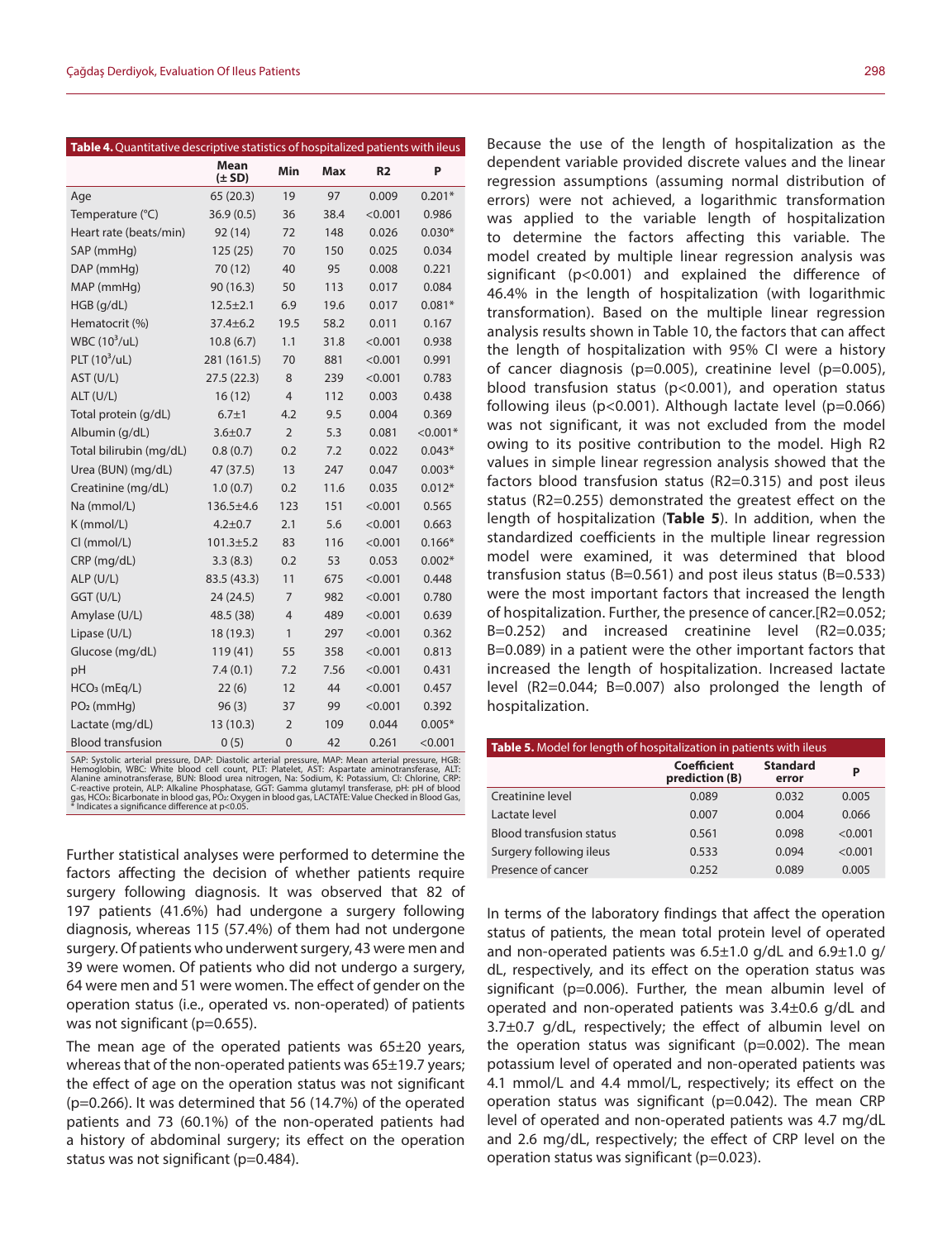| Table 6. Multivariate logistic regression analysis results for operation status following diagnosis |                           |                          |            |                         |                    |       |  |
|-----------------------------------------------------------------------------------------------------|---------------------------|--------------------------|------------|-------------------------|--------------------|-------|--|
|                                                                                                     | Coefficient<br>prediction | <b>Standard</b><br>error | Odds ratio | 95% Confidence interval |                    |       |  |
|                                                                                                     |                           |                          |            | <b>Lower limit</b>      | <b>Upper limit</b> |       |  |
| qSOFA (1)a                                                                                          | 1.018                     | 0.459                    | 2.768      | 1.125                   | 6.810              | 0.027 |  |
| K level                                                                                             | $-0.462$                  | 0.242                    | 0.630      | 0.392                   | 1.013              | 0.057 |  |
| Na level                                                                                            | $-0.080$                  | 0.035                    | 0.923      | 0.862                   | 0.989              | 0.023 |  |
| Total protein level                                                                                 | $-0.362$                  | 0.160                    | 0.696      | 0.509                   | 0.953              | 0.024 |  |

The Hosmer–Lemeshow test was used to determine the goodness of fit of the model; it was observed that the model fit was achieved in the final model (p=0.258). The results of multivariate logistic regression analysis for the operation status following diagnosis are shown in **Table 6.**

Patients with a qSOFA score of 1 have higher risk of requiring surgery than those with a score of 0.[odds ratio: 2.77 (1.13- 6.81)] qSOFA score of 1 or higher causes a significant increase in the risk of requiring surgery (p=0.027). In addition, potassium, sodium, and total protein levels have a significant effect on the risk of requiring surgery following ileus (p=0.057, 0.023, and 0.024, respectively). An increase in potassium. [odds ratio: 0.630 (0.392-1.013)], sodium.[odds ratio: 0.923 (0.862-0.989)], and total protein.[odds ratio: 0.696 (0.509- 0.953)] levels reduces the risk of requiring surgery.

#### **DISCUSSION**

The recent study findings revealed that 25 (12.7%) patients died and 172 (87.3%) survived during their 30-day follow-up period. In the study of Karabulut et al.<sup>[7]</sup>, the mortality rate of the patient who underwent surgery due to ileus was 12.5%, whereas in the study of Çalışkan et al.<sup>[8]</sup>, 4.1%. This variation was attributed to the small number of patients in that study and the difference in age groups. Based on various studies, mortality due to intestinal obstruction was found to be 20%-25% during the 1960s-1970s; however, currently, it has decreased to 3%-7%.[9]

The mean age of patients with ileus varies in the studies. It was 64.1 (19-97) years in our study. The high mean age observed in this study was considered attributable to the inclusion of an elderly population who were diagnosed with cancer in ED, had a history of surgery, experienced chronic diseases, and were followed up in our hospital. A significant effect of age on mortality was observed as a result of the analysis, and it was concluded that the increase in age increases the mortality risk (odds ratio=1.034, p=0.040).

In our study, models that can determine the 30-day mortality of patients diagnosed with ileus in ED were studied. In the literature review, although studies have evaluated the factors affecting mortality, no studies examining models were found. Analysis of the qSOFA score of inpatients revealed that this score significantly affected the length of hospitalization (p<0.001). It was observed that age of the hospitalized patients was not a significant factor (p=0.201).

According to the logistic regression model results, blood transfusion status, lactate level, presence of colon cancer, TBIL level, MAP, and CRP level were found to be significant variables for predicting mortality in our model. However, the categories of the dependent variable used in the model were quite unbalanced (dead: 25 and alive: 172). It should be considered that this situation may have a negative impact on coefficient prediction and variable selection. In the study by Uludağ et al.<sup>[10]</sup>, it was found that male sex, age, presence of comorbid diseases, occurrence of intestinal necrosis, previous abdominal surgery, and malignancy increased the frequency of complications; the development of intestinal necrosis was a factor that increased mortality. In the study of Karabulut et al.<sup>[7]</sup>, it was determined that the patient group with the highest mortality experienced colorectal cancers; hernia was the second most frequent malignancy.

According to the model generated in present study, factors affecting the operation status were the qSOFA score (p=0.027), potassium level (p=0.057), sodium level  $(p=0.023)$ , and total protein level  $(p=0.024)$ . A comparative analysis could not be performed because no model for the factors affecting the need for surgery among patients in ED was found in the literature. We expect our model to serve as an example for studies with larger patient groups and to help reduce the number of surgeries; we believe that the use of our model can reduce the cost by decreasing mortality and length of hospitalization.

There are some limitations of the recent study. First of all this study was designed and carried out as a single center format. So data could be supported more centered and comprehensive studies. The second one is demographic characteristics of the patients. In this study most of the patients have comorbid diseases, and isolated ileus cases were limited. It may affect the results.

### **CONCLUSION**

We believe that the parameters obtained as a result of the study can be used in predicting the need for surgery, length of hospitalization, and mortality in patients diagnosed with ileus in ED. Further, these parameters can be used as a scoring system with additional comprehensive studies and will thus contribute to the literature.